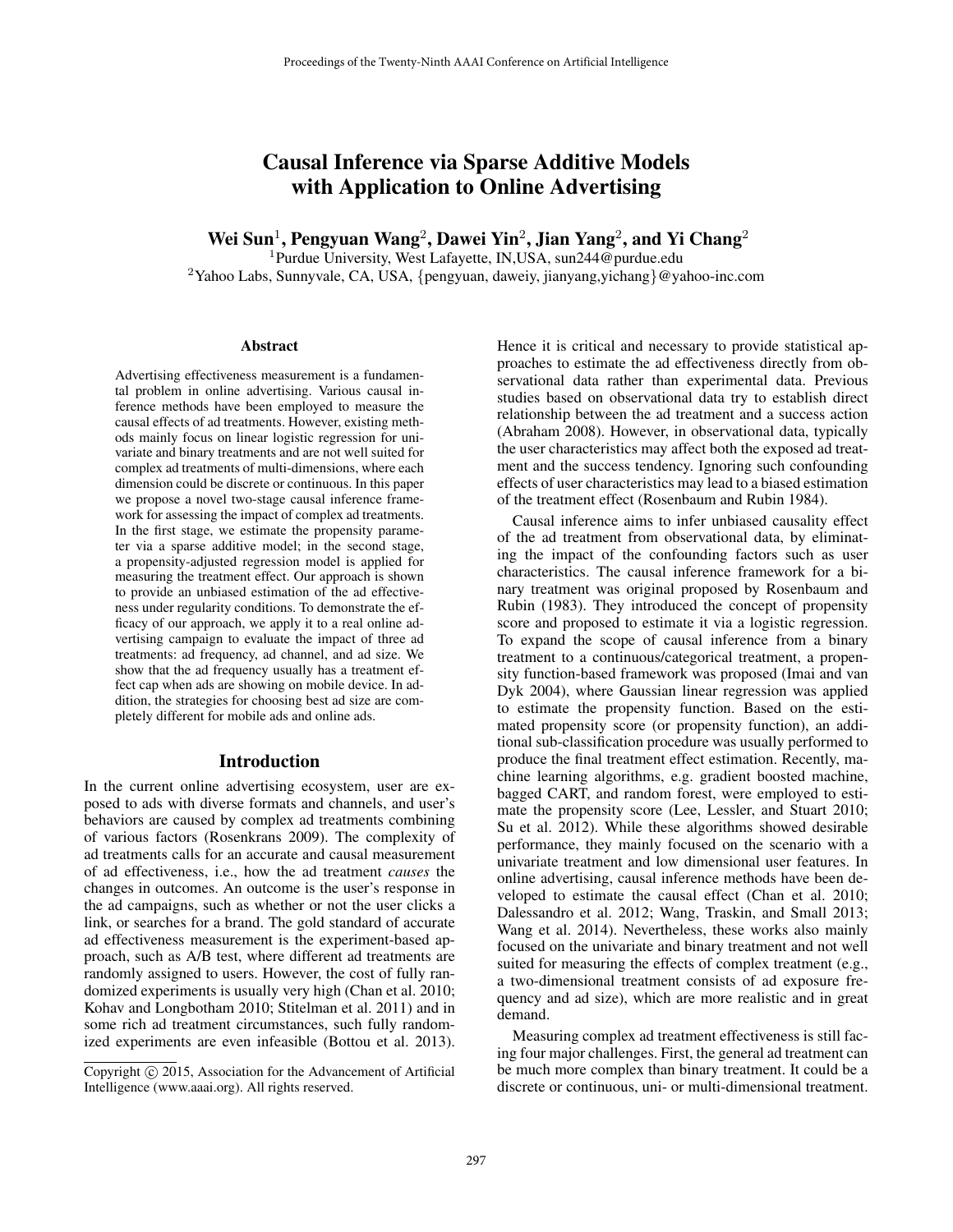Second, the widely enforced linearity condition on the relationship between ad treatment and user characteristics is too restricted. Third, the online dataset typically has highdimensional user characteristics and it is generally believed that only a small number of features are truly informative while others are redundant. Forth, existing propensity-based sub-classification methods are sensitive to the choice of the number of sub-classes and the format of sub-classification.

To address above challenges, in this paper we propose a novel two-stage causal inference framework to tackle the general ad effectiveness measurement problem. In the first stage, we model the propensity parameter via a sparse additive model and in the second stage, we employ a propensityadjusted regression model to measure the final treatment effect. The novelty and advantages of the proposed method can be summarized as follows:

- Our causal inference is fully general, where the treatment can be single- or multi-dimensional, and it can be binary, categorical, continuous, or a mixture of them. We prove that this framework offers an unbiased estimation of the treatment effect under standard assumptions.
- Our sparse additive model for propensity parameter estimation deals with high-dimensionality and non-linearity issues in online advertising data.
- The propensity-adjusted regression model in our second stage estimates the treatment effect directly and avoids the tuning in existing sub-classification methods.

We further apply our framework to an online advertising campaign and provide practical guideline to assess advertising strategy on mobile and online platforms. Our extensive experiments show that the ad frequency usually has a treatment effect cap on mobile devices and the choice of best ad size are completely different for ads shown on mobile and online. Hence it is important for the ad providers to make appropriate adjustment for the number of the ads and the format of the ads delivered to the users.

# Background

We first review the basic concepts of causal inference, and then mention potential drawbacks of existing approaches.

Define a treatment as a random variable T and a potential outcome associated with a specific treatment  $T = t$  as  $Y(t)$ . Since the treatment can be uni- or multi-dimensional, we use the boldface T and t to indicate a multivariate treatment variable and  $T$  and  $t$  to indicate a univariate treatment variable. In general, multivariate variable T could be of a mixture of categorical and continuous variables. For each user, indexed by  $i = 1, 2, ..., N$ , we observe a vector of pretreatment covariates (i.e., user characteristics)  $\mathbf{X}_i$  of length p, a treatment  $\mathbf{T}_i$ , and an univariate outcome  $Y_i$  corresponding to the treatment received. Typically, one would like to evaluate the effect of a given treatment **t** on the outcome  $Y$ , removing the confounding effect of X.

A primary interest of causal inference is the distribution  $p(Y(t))$  for each treatment **t**. In order to unbiasedly evaluate this distribution, two standard assumptions are usually made in the literature (Rosenbaum and Rubin 1983).

Assumption 1: Stable unit treatment value assumption. The potential outcome for one unit should be unaffected by the particular assignment of treatments to the other units.

Assumption 2: Strong ignorability of treatment assignment. Given the covariates X, the distribution of treatment T is independent of the potential outcome  $Y(t)$  for all **t**.

Assumption 1 allows us to model the outcome of one subject independent of another subject's treatment status, given the covariates. Assumption 2 enables the modeling of the treatment with respect to the covariates, independent of the outcome, i.e., all the features related to both the treatment assignment and the outcome have been included in the model. Under Assumption 2, Rosenbaum and Rubin (1983) showed that the distribution  $p(Y(t))$  can be computed as

$$
p(Y(t)) = \int_{\mathbf{X}} p(Y(t)|\mathbf{T} = \mathbf{t}, \mathbf{X}) p(\mathbf{X}) d\mathbf{X},
$$
 (1)

where  $p(Y(t)|T = t, X)$  is the conditional distribution of  $Y(t)$  given **t** and **X**, and  $p(X)$  is the distribution of **X**. In order to compute (1), one can model  $p(Y(t)|T = t, X)$  directly. But experience shows that the result can be strongly biased if the relationship between  $T$  and  $X$  is omitted or misspecified (Rosenbaum and Rubin 1983). When the observed covariates  $X$  is low-dimensional, one way to avoid this bias is to classify subjects according to  $X$  and estimate (1) via the weighted average over X. However as the dimension of X increases, exact sub-classification according to covariates becomes computationally infeasible.

To address these issues, Rosenbaum and Rubin (1983) introduced the balancing score to summarize the information required to balance the distribution of covariates and proposed the propensity score method for the binary treatment problem. The balancing score is the random variable such that conditioned on it, the observed covariates and the treatment assignment are independent. Later on, Imai and van Dyk (2004) generalized propensity score to propensity function for a categorical or continuous treatment. Specifically, the propensity function  $e(X)$  is defined as the conditional density of the treatment given the observed covariates, i.e.,  $e(X) = p(T|X)$ . It was shown that this propensity function is a balancing score, that is,  $p(T|X) = p(T|e(X))$ . Hence we can obtain  $p(Y(t))$  in (1) as

$$
p(Y(\mathbf{t})) = \int_{e(\mathbf{X})} p(Y(\mathbf{t}) | \mathbf{T} = \mathbf{t}, e(\mathbf{X})) p(e(\mathbf{X})) de(\mathbf{X}). \quad (2)
$$

To compute the integral in (2), Imai and van Dyk (2004) assumed that there existed a unique finite-dimensional propensity parameter  $\theta$  such that the propensity function  $e(X)$  depended on **X** only through  $\theta$ (**X**). Here  $\theta$  is also a balancing score, and hence we can obtain  $p(Y(t))$  in (2) as

$$
p(Y(\mathbf{t})) = \int_{\boldsymbol{\theta}} p(Y(\mathbf{t}) | \mathbf{T} = \mathbf{t}, \boldsymbol{\theta}) p(\boldsymbol{\theta}) d\boldsymbol{\theta}.
$$
 (3)

Usually  $\theta$  has a much smaller dimension than X, hence this strategy tackles the high dimensionality issue of the covariates in  $(1)$ .

In many advertising applications,  $e(X)$  or  $\theta$  is unknown since the collected data are observational data. Although the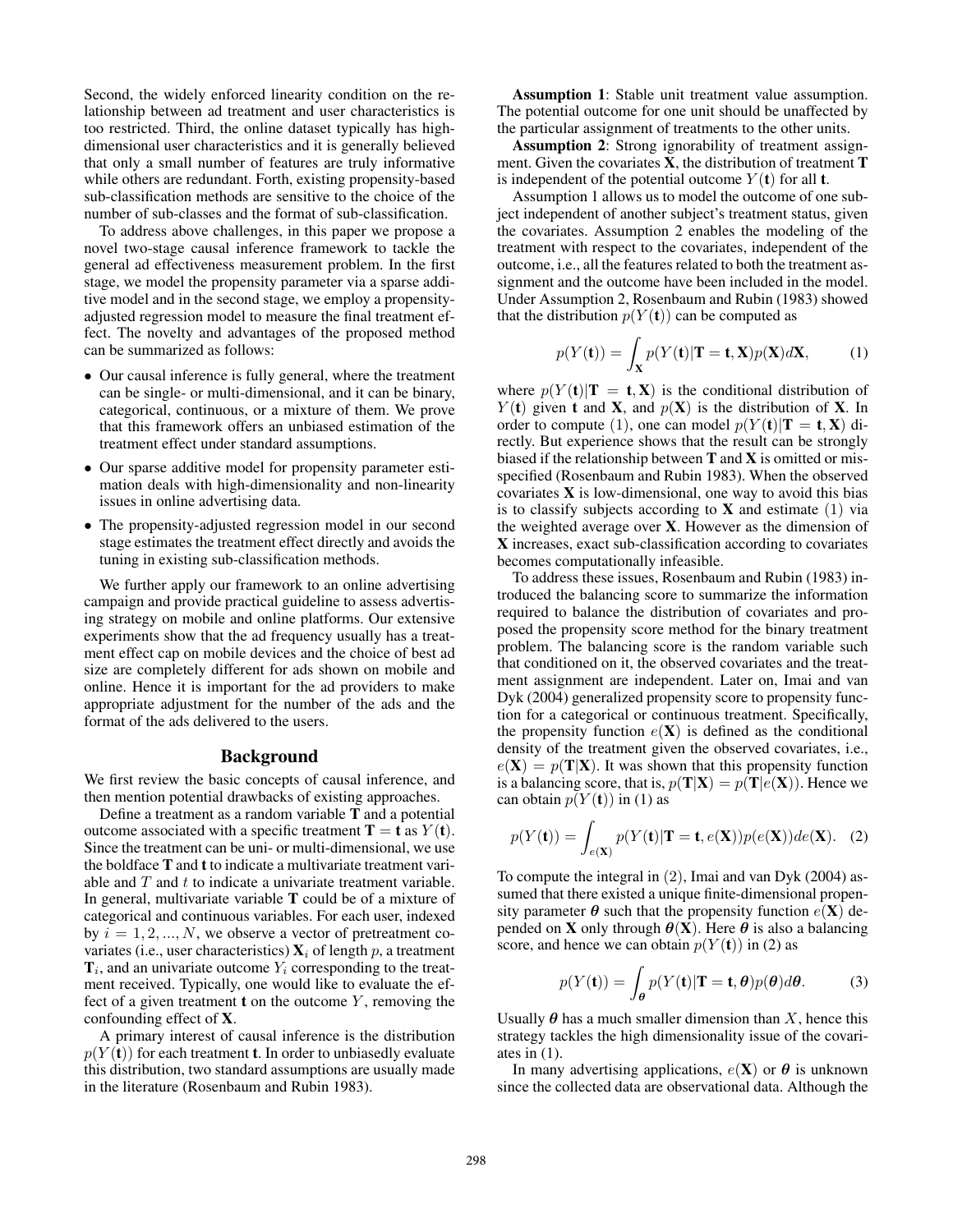ad publisher designs the advertising algorithm, the specific  $e(X)$  may not be fully controlled due to the system complexity. More importantly, the probability of a specific user visiting an ad publisher is unknown, which is an important factor of  $e(X)$ . For example, some ads are only posted on given pages, and it is unknown whether a specific user visits this page or not. Therefore, in practice, we need to estimate  $\theta$  based on given samples.

To approximate (3), Imai and van Dyk (2004) suggested to estimate the propensity parameter  $\theta$  via Gaussian linear regression (for a continuous treatment) or linear logistic regression (for a binary treatment), classify samples into several sub-classes with similar value of the estimations of  $\theta$ , estimate the treatment effect within each sub-class, and then average the estimators from each sub-class.

However, linear models for estimating  $\theta$  require restricted assumptions on functional form and distributions of variables. The violation of these assumptions may result in a biased treatment effect estimation (Lee, Lessler, and Stuart 2010). In addition, the final treatment effect estimation could be sensitive to the number of sub-classes and the strategy of sub-classification (Hullsiek and Louis 2002). Note that a larger number of sub-classes leads to a more accurate estimation of the integral in (3) but inevitably implies a less accurate estimation of the inner conditional distribution due to limited observations in each sub-class. Furthermore, although equal-frequency strategy is generally used to form the sub-classes (Rosenbaum and Rubin 1984; Imai and van Dyk 2004), experiments showed that this strategy often leads to highly unstable estimators for the extreme sub-classes (Hullsiek and Louis 2002). Therefore, it is necessary to introduce a new method which has a more flexible modeling strategy and can avoid the specifications of the number of sub-classes and the format of sub-classification.

## Methodology

To address the above drawbacks, we propose a twostage causal inference method for more realistic problem complex ad effectiveness analysis. The method applies a more flexible modeling approach for estimating the propensity parameter and avoids specifying the number of subclasses. The outline of our algorithm is shown in Table 1 and Figure 1. The detailed modeling approaches in Stages 1-2 are discussed in the following subsections.

|          | Table 1: Our Two-stage Algorithm                                                               |
|----------|------------------------------------------------------------------------------------------------|
| Input:   | $Y_i, X_i, T_i$ for $i = 1, 2, N$ .                                                            |
| Output:  | Estimated treatment effect for <b>t</b> .                                                      |
| Stage 1: | Obtain the estimated propensity parameter                                                      |
|          | $\widehat{\boldsymbol{\theta}}(\mathbf{X}_i)$ by modeling $\mathbf{T}_i \mathbf{X}_i$ via SAM. |
| Stage 2: | Calculate the final treatment effect by modeling                                               |
|          | $Y_i \mathbf{T}_i, \widehat{\boldsymbol{\theta}}(\mathbf{X}_i)$ via GAM as in (10).            |

#### Stage 1: Propensity Parameter Estimation via SAM

We propose to estimate the propensity parameter via a sparse additive model (SAM) which relieves the restricted linear



Figure 1: Outline of our algorithm. "SAM" and "GAM" refer to sparse additive model and generalized additive model, respectively.

assumption in existing propensity parameter estimation approaches, and deals with the high-dimensionality issue of X where only a small number of them are truly informative. For a m-dimensional treatment  $\mathbf{T} = (T_1, \dots, T_m)$ , we estimate the propensity parameter  $\theta_j$ ,  $j = 1, \ldots, m$ , by modeling each  $T_i | \mathbf{X}$  via SAM. The final estimated propensity parameter for T is the combination of all the individually estimated propensity parameters, i.e., the tuple  $(\theta_1, \ldots, \theta_m)$ . In this sequel, we will discuss the modeling approach for a continuous treatment, a binary treatment, and a multi-class categorical treatment, separately. For ease of notation, we will suppress the dependence of  $T_j$  on the index j in this subsection and consider a generic modeling for  $T|\mathbf{X}$  for a univariate treatment T.

**Continuous treatment**: For a continuous treatment  $T$ , Imai and van Dyk (2004) estimated the propensity parameter via a Gaussian linear regression  $T = \mathbf{X}^T \beta + \epsilon$  with X the p-dimensional user features and  $\epsilon$  a standard Gaussian. Despite of its simplicity, the linearity assumption is too restrictive. To relax this constraint, Woo et. al. (2008) applied the generalized additive model (GAM) (Hastie and Tibshirani 1990) to estimate the propensity parameter. For smooth functions  $f_1, \ldots, f_p$ , the additive model assumes  $T = \sum_{j=1}^{p} f_j(X_j) + \epsilon$ , which is more general than Gaussian linear regression, but only has good statistical and computational performance when  $p$  is relatively small.

In high-dimensional scenario, the sparsity constraint has been incorporated into the additive model for variable selection. The key idea of SAM (Ravikumar et al. 2009) is to scale each component function by a scalar  $\beta_i$  and then impose an  $l_1$  penalty on the coefficient  $\beta = (\beta_1, \dots, \beta_p)^T$  to encourage the sparsity of the nonlinear components. Denote  $\mathcal{H}_j$  as the Hilbert space of measurable functions  $f_j(x_j)$  of the single variable  $x_j$  with  $\mathbb{E}[f_j(X_j)] = 0$  and  $\mathbb{E}[f_j^2(X_j)] <$ ∞. The SAM solves

$$
\min_{\beta \in \mathbb{R}^p, g_j \in \mathcal{H}_j} \qquad \mathbb{E}\left(T - \sum_{j=1}^p \beta_j g_j(X_j)\right)^2 \tag{4}
$$

subject to 
$$
\sum_{j=1}^{p} |\beta_j| \leq \lambda
$$
 (5)

$$
\mathbb{E}(g_j) = 0, j = 1 \dots, p \tag{6}
$$

$$
\mathbb{E}(g_j^2) = 1, j = 1 \dots, p. \tag{7}
$$

Similar to the lasso penalty (Tibshirani 1996) for Gaussian linear regression, the upper bound constraint in (5) encourages the sparsity, which results in a sparse additive function  $\sum_{j=1}^{p} f_j(x_j) = \sum_{j=1}^{p} \beta_j g_j(x_j)$ . Furthermore, the last two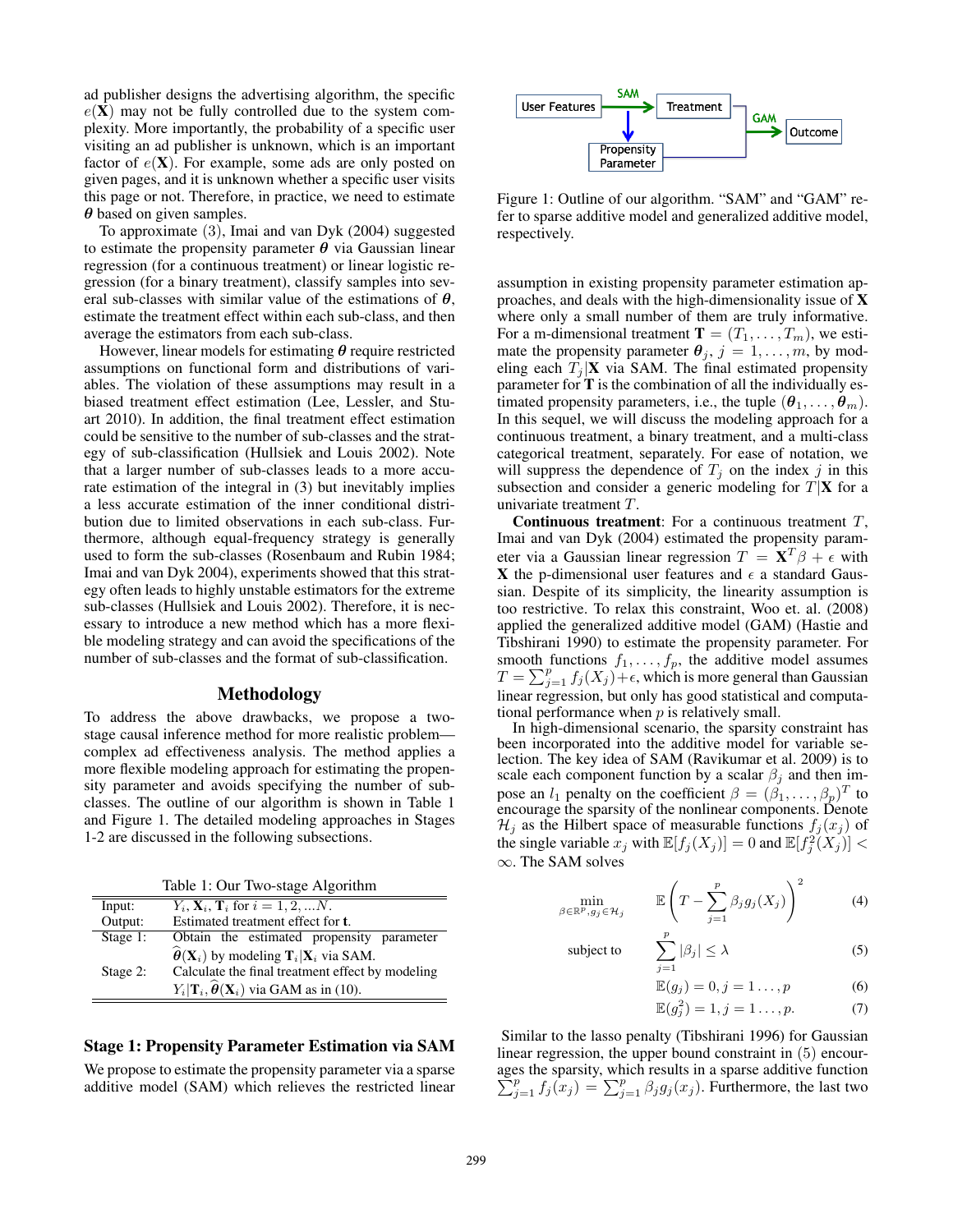constraints (6) and (7) are used for identifiability. The above optimization problem can be solved efficiently by the coordinate descent algorithm (Ravikumar et al. 2009), where the tuning parameter  $\lambda$  can be tuned by BIC or stability-based criterion (Sun, Wang, and Fang 2013). After solving (4), we can estimate the propensity parameter  $\theta(\mathbf{X})$  using the vector of the fitted treatments  $T$ .

Binary treatment: The SAM in (4) can be extended to nonparametric logistic regression for estimating the propensity parameter  $\underline{\theta}(\mathbf{X}) = \overline{\mathbb{P}}(T = 1|\mathbf{X})$ . Specifically, for a binary treatment  $T \in \{0, 1\}$ , the additive logistic model is

$$
\mathbb{P}(T=1|\mathbf{X}) = \frac{\exp\left(\sum_{j=1}^p f_j(X_j)\right)}{1+\exp\left(\sum_{j=1}^p f_j(X_j)\right)}
$$

with the population log-likelihood function  $L(f)$  =  $\mathbb{E}[T f(\mathbf{X}) - \log(1 + \exp(f(\mathbf{X})))]$ . Then sparse additive logistic model can be solved by replacing the squared loss in (4) with the corresponding new log-likelihood  $L(f)$ . The propensity parameter  $\theta(\mathbf{X})$  for a binary treatment can then be estimated as the vector of fitted conditional probabilities  $\mathbb{P}(T = 1 | X_i)$  with  $i = 1 \dots, N$ .

**Multi-class treatment:** When the treatment  $T$  is categorical with more than 2 classes, e.g.,  $T \in \{1, \ldots, K\}$ , the onevs.-rest multi-category strategy (Liu, Lafferty, and Wasserman 2008) can be employed. Specifically, the treatment  $T$  is expanded as a  $K-1$  dimensional vector  $(T^{(1)}, \ldots, T^{(K-1)})$ in which at most one element can be one and all others being zero. The multi-category additive logistic model is,

$$
\mathbb{P}(T^{(k)} = 1|\mathbf{X}) = \frac{\exp\left(\sum_{j=1}^p f_j^{(k)}(X_j)\right)}{1 + \sum_{k'=1}^{K-1} \exp\left(\sum_{j=1}^p f_j^{(k')}(X_j)\right)},
$$

for  $k = 1, \ldots, K - 1$  with the multinomial log-loss

$$
l(f) = \sum_{k=1}^{K-1} T^{(k)} f^{(k)}(\mathbf{X}) - \log \left( 1 + \sum_{k=1}^{K-1} \exp(f^{(k)}(\mathbf{X})) \right).
$$

Finally, the propensity parameter for a K-class categorical treatment can be estimated as the  $N \times (K - 1)$  matrix whose  $(i, k)$ -th element is the estimated conditional probability  $\mathbb{P}(T = k | X_i)$  for  $k = 1, ..., K - 1$  and  $i = 1, ..., N$ .

# Stage 2: Propensity-adjusted Regression

With the propensity parameter  $\theta$ , we now measure the treatment effect via the propensity-adjusted regression, which can more naturally estimate the treatment effect than the existing sub-classification methods. In short, we consider the propensity parameter as an additional feature and directly model the relationship between the outcome and the combination of treatment and propensity parameter via regression models. Specifically, given the propensity parameter  $\theta$  and the treatment **T**, we model  $Y|T, \theta$  as

$$
Y = g(\mathbf{T}, \boldsymbol{\theta}) + \epsilon \tag{8}
$$

with  $g(\cdot)$  an unknown function and  $\epsilon$  a standard Gaussian. Next we show that the treatment effect estimator based on

(8) is unbiased under some regularity conditions.

Theorem 1 *Under Assumptions 1-2, and assume true outcome model is* (8)*, if there exists an unbiased functional estimator*  $\hat{g}$  *for* g, *i.e.*,  $\mathbb{E}_{\mathcal{D}}[\hat{g}] = g$  *where the expectation is with respect to the samples* D*, then the estimated treatment effect of t is unbiased. That is,*

$$
\mathbb{E}_{\theta}\left[\mathbb{E}_{\mathcal{D}}[\widehat{g}(t,\theta)] - \mathbb{E}_{\mathcal{D}}[\widehat{g}(0,\theta)]\right] = \mathbb{E}[Y(t) - Y(0)].^{1} \quad (9)
$$

Proof of Theorem 1: First, for any given treatment t, we have  $\mathbb{E}[Y(t)] = \mathbb{E}_{\theta} {\mathbb{E}[Y(t)|\theta]}$ . Since the propensity parameter  $\theta$  is a balancing score, according to Theorem 3 in Rosenbaum and Rubin (1983) and Assumption 2, we have

$$
(Y(\mathbf{t}), Y(\mathbf{0})) \perp \! \! \! \perp T | \theta.
$$

Therefore, we have  $\mathbb{E}[Y(t)|\theta] = \mathbb{E}[Y(t)|T = t, \theta]$  for any treatment **t**. According to (8), we have  $\mathbb{E}[Y(t)|T = t, \theta] =$  $g(\mathbf{t}, \boldsymbol{\theta})$  and  $\mathbb{E}[Y(\mathbf{0}) | \mathbf{T} = \mathbf{0}, \boldsymbol{\theta}] = g(\mathbf{0}, \boldsymbol{\theta})$ . Combining these results with the unbiasedness of  $\hat{g}$  leads to (9). This ends the proof of Theorem 1.

We next discuss an estimation procedure of the treatment effect based on (8). Given the training samples  $\{(Y_i, \mathbf{T}_i, \mathbf{X}_i,), i = 1, \dots, n\}$ , in Stage 1, we obtain the estimated propensity parameter  $\theta$  via SAM, and in Stage 2 we estimate the function  $\hat{g}(\cdot)$  in (8) via GAM, where GAM is applied since it offers flexible modeling and performs well when dimensions of **T** and  $\theta$  are low. Finally, the averaged treatment effect (ATE) of a treatment t can be estimated as

$$
\widehat{\text{ATE}(\mathbf{t})} = \frac{1}{N} \sum_{i=1}^{N} \left\{ \widehat{g}(\mathbf{t}, \widehat{\boldsymbol{\theta}}(X_i)) - \widehat{g}(\mathbf{0}, \widehat{\boldsymbol{\theta}}(X_i)) \right\}.
$$
 (10)

### Simulations

This section evaluates the efficacy of our model via a simulated experiment. We first illustrate the performance of model fitting in Stage 1 by comparing our approach with upto-date machine learning algorithms, and then demonstrate the superiority of our treatment effect estimation.

We set sample size  $N = 1000$  and number of features  $p = 200$ . Define basis functions  $f_1(x) = -2\sin(2x)$ ,  $f_2(x) = x^2 - 1/3$ ,  $f_3(x) = x - 0.5$ ,  $f_4(x) = e^{-x} - e^{-1} - 1$ ,  $f_5(x) = (x - 0.5)^2 + 2, f_6(x) = \mathbb{I}_{\{x > 0\}}, f_7(x) = e^{-x},$  $f_8(x) = \cos(x), f_9(x) = x^2$ , and  $f_{10}(x) = x$ . We first generate the features  $X_1, \ldots, X_p \stackrel{iid}{\sim} N(0, 1)$ . The three dimensional treatment  **and the outcome**  $Y$  **are produced** as follows. We generate the continuous treatment  $T_1|X \sim$  $N(\sum_{j=1}^{4} f_j(X_j), 1)$ , the binary treatment  $T_2|X = 1$  if  $\sum_{j=1}^{5} f_j(X_j) > 0$  and 0 otherwise, and the multi-class treatment  $T_3|X \in \{1, 2, 3, 4\}$  based on  $25\%$ ,  $50\%$ ,  $75\%$ , and 100% quantiles of  $\sum_{j=1}^{2} f_j(X_j)$ , and generate the outcome model as  $Y|X, \mathbf{T} \sim N(\sum_{j=1}^{5} f_{j+5}(X_j) + \alpha^T \mathbf{T}, 1)$ with  $\alpha = (1, 1, 1)$ .

In this example, the features  $X_1, \ldots, X_5$  are informative variables and have confounding effects to both treatment and outcome, and the rest  $X_6, \ldots, X_p$  are noisy variables to mimic the sparse data of online advertising. The true effects for three treatment  $T_1$ ,  $T_2$ , or  $T_3$  are all 1.

<sup>&</sup>lt;sup>1</sup>We implicitly consider  $t = 0$  as the baseline treatment.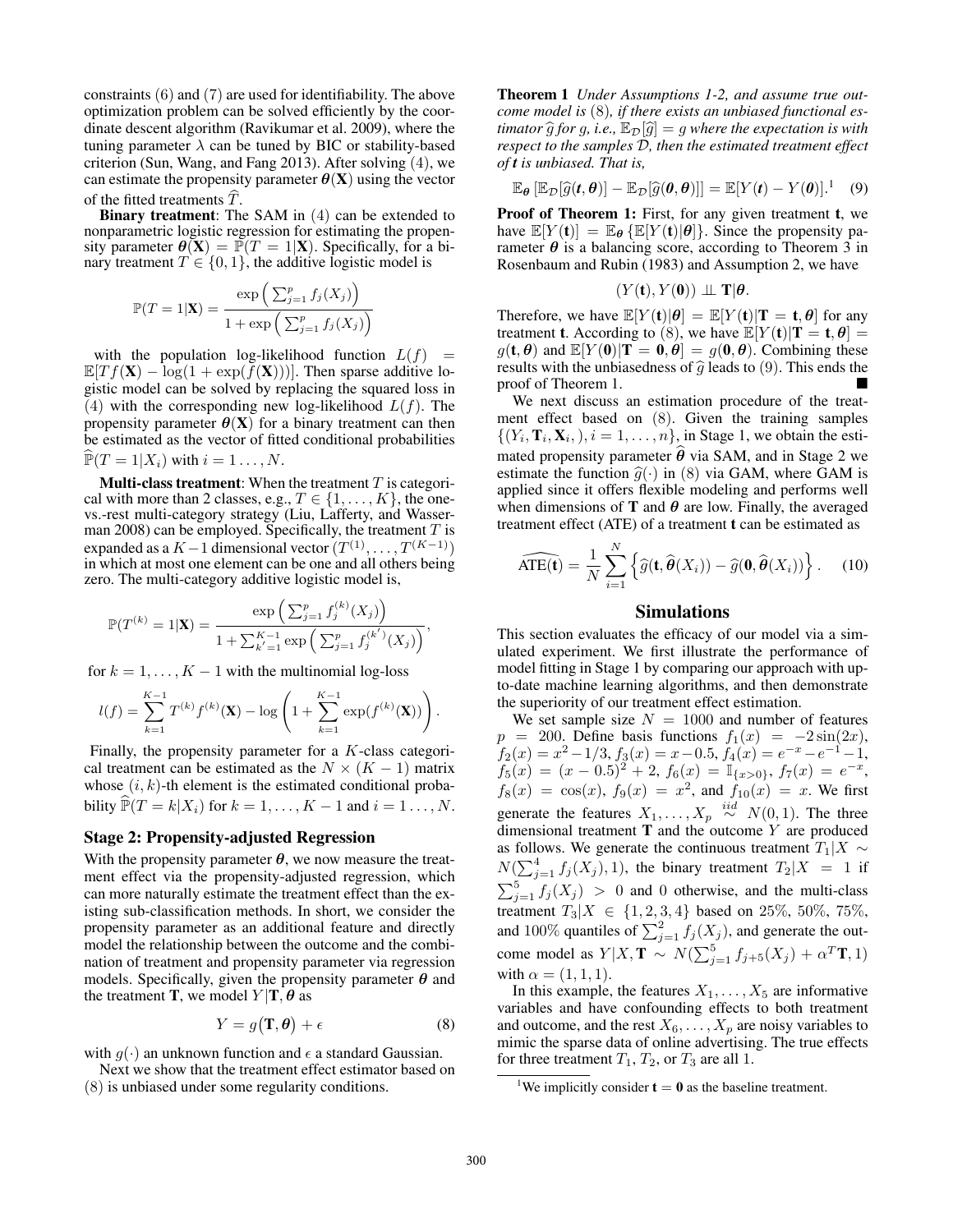To evaluate the performance of model fitting in Stage 1, we independently generate a testing data with size 1000, and report the averaged prediction errors for fitting  $T_1$  and the averaged misclassification errors for fitting  $T_2$  over 100 replications. The results for fitting  $T_3$  are similar and are omitted to save space. We compare SAM with gradient boosted machine (gbm), lasso, sparse logistic regression (slogit), bagged tree (bagging), and random forest (rf). As shown in Figure 2, SAM achieves smallest errors for both continuous and binary treatment model fittings and the advantages over other models are significant.



Figure 2: Errors of fitting  $T_1$  (left plot) and  $T_2$  (right plot). "sam" refers to sparse additive model, "gbm" refers to gradient boosted machine,"slogit" refers to sparse logistic regression, "bagging" refers to bagged tree, and "rf" refers to random forest. The one standard deviation bar is shown for each model.

The benefit of SAM is not at the cost of expensive computations. As shown in Figure 3, SAM is the second fastest algorithm when fitting the continuous treatment, which is only slightly slower than lasso, and its computational cost is comparable to gbm when fitting the binary treatment.



Figure 3: Computational time (in seconds) for fitting treatment  $T_1$  (left plot) and treatment  $T_2$  (right plot) from various models.

Secondly, we demonstrate the superior treatment effect estimation performance of our model. Specifically, we compute the absolute difference of the estimated treatment effects and their corresponding true treatment effects. We investigate the comparison among a direct treatment effect estimation method (Model 1), the existing propensity-adjusted methods (Models 2-3) as well as their sparse versions (Models 4-5), and the proposed two-stage models.

**Model 1:** a linear regression for  $Y | (T, X)$ .

**Model 2:** fit a linear regression for  $T_1|\mathbf{X}$ , logistic regression for  $T_2|\mathbf{X}$ , multi-class logistic regression for  $T_3|\mathbf{X}$  to obtain the propensity parameter matrix  $\theta$  and then fit a linear regression for  $Y|{\bf T}, \theta$ .

Model 3: same as Model 2 except that Stage 2 fits a GAM for  $Y|{\bf T},\boldsymbol{\theta}$ .

Model 4: same as Model 2 except that Stage 1 fits a linear sparse model for  $T_i | \mathbf{X}, j = 1, 2, 3$ .

Model 5: same as Model 3 except that Stage 1 fits a linear sparse model for  $T_i | \mathbf{X}, j = 1, 2, 3$ .

**Our Model 1:** fit a SAM for  $T_j|\mathbf{X}, j = 1, 2, 3$  to obtain  $\widehat{\boldsymbol{\theta}}$ and fit a linear regression for  $Y|\mathbf{T}, \widehat{\boldsymbol{\theta}}$ .

Our Model 2: same as Our Model 1 except that Stage 2 fits a GAM for  $Y|{\bf T},\boldsymbol{\theta}$ .

In Figure 4, we report the sum of errors of all three treatment effect estimations over 100 replications. Clearly, our models achieve the smallest errors and their advantages are significant. For our two models, fitting a GAM in Stage 2 provides with more accuracy gain. Besides, comparing Model 2, Model 4, and our Model 1 reveals that the accuracy of treatment fitting in Stage 1 is extremely important for the final treatment effect estimation. Furthermore, the sparse models (Models 4-5) outperform their non-sparse counterparts (Models 2-3), which ensures the importance of feature selection in the high dimensional scenario.



Figure 4: Errors of treatment effect estimations. "linear", "linear&linear", "linear&gam", "slinear&linear", "slinear&gam" refer to Models 1-5, and "sam&linear", "sam&gam" are our Models 1-2.

### Experiments

We apply our model on a real advertising campaign for a major auto company from a premium internet media company. This campaign involves advertisements delivered via mobile devices (including iPhone, iPad, Android Phone, Android Tablet, Windows Phone and Windows Tablet) and personal computers (PCs). We aim to measure the exposure frequency impact and the size impact of the ads from both platforms.

The datasets contains about 5 millions of users, among which 1.6 thousand users perform success actions (online quotes) <sup>2</sup>. The advertising treatment **T** is a 3-dimensional

 $2$ The reported dataset and results are deliberately incomplete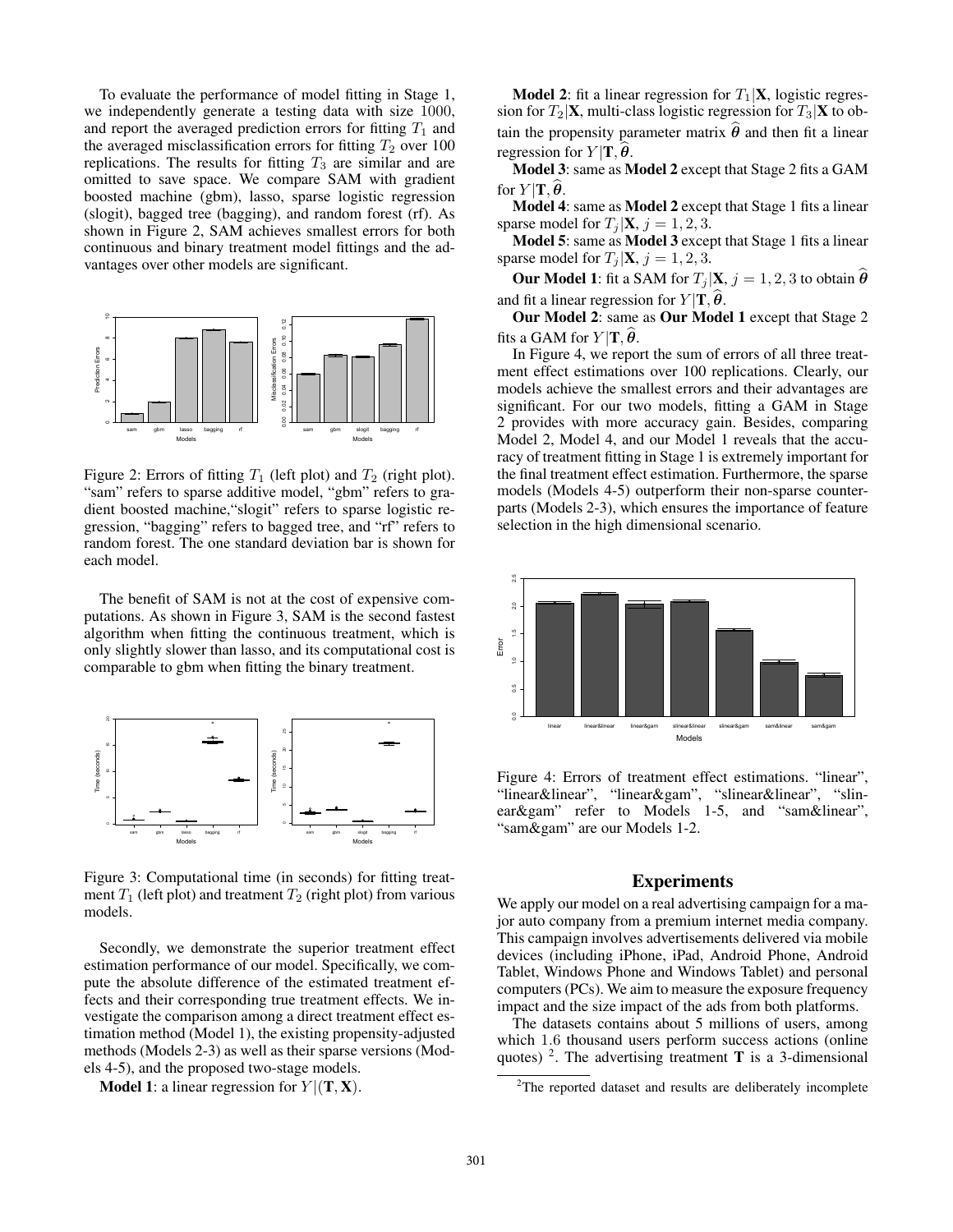vector: The first dimension is the ad frequency which can be treated as a continuous variable; the second dimension is the device indicator which is a binary variable with 1 referring to a mobile and 0 referring to a PC; and the third dimension is the ad size indicator which is a categorical variable with 3 classes: small, medium, and large. We consider ad frequency of values at most 10 which consists of 99% samples. In total, there are 2483 features, including the demographic information, personal interest, and online and TV activities. The personal interest includes high-dimensional and sparse features, and hence SAM is well suited for the modeling.

We first estimate the propensity parameter via SAM and compare it with estimators via gradient boosted machine and sparse linear model, where the latter two demonstrate good empirical performance in the simulations. The accuracy of the propensity parameter estimation is evaluated via the prediction errors by refitting the model for each treatment. The averaged prediction errors over all the treatments are summarized in Figure 5. Clearly, SAM achieves minimal errors and is significantly better than other two models.



Figure 5: Prediction errors of treatment fitting in real example. The"gbm", "slinear", and "sam" refer to gradient boosted machine, sparse linear model, and sparse additive model, respectively.

We then illustrate the findings on mobile and desktop platforms from three perspectives: 1) the ad frequency impact ; 2) the ad size impact; and 3) the synthetic impact of ad frequency and ad size.

The ad frequency impact for both mobile devices and PCs. As shown in Figure 6, when the customers are exposed to ads via the mobile devices, the number of conversions monotonically increases as the ad exposure increases. When customers are exposed to ads via the PCs, the number of conversions increases at the beginning and then decreases, and the maximal number of conversions is obtained when the users are shown 7 ads via PCs. These results advise that 7 ads are sufficient to maximize the number of conversions for online advertisements and there is little demand for this auto company to deliver more than 7 ads to the eligible users; while they should continue to show ads to customers who are exposed to less than 10 mobile ads. In addition, Figure 6 delivers that the ad frequency effects on mobile devices are marginally much larger than that on PCs. Specifically, exposing the user to 5 ads via mobile, as opposed to 1 ad via mobile will lead to about 5 extra conversions; while exposing the user to 5 ads via PCs, as opposed to 1 ad via PCs will lead to only 1 extra conversion. This suggests that in this campaign users generally has a larger chance to convert when they are shown mobile ads, which is consistent with the observation in Butcher (2010) that mobile ad campaigns are generally more effective than online norms.



Figure 6: Fitted number of conversions versus the ad frequency for mobile devices (left) and PCs (right). The X axis is the ad frequency and Y axis is the fitted number of conversions based on our model.

The ad size impact for mobile devices and PCs from our causal inference estimation in Figure 7. A general trend is that, when the ads are shown via mobile devices, the smaller ad delivers more conversions than the larger ad. In contrast, when the ads are displayed on PCs, larger ad size triggers more conversions. This advises that on PCs it is more economic to split the large ads into several small ads to achieve more conversions.



Figure 7: Fitted number of conversions versus the ad size for mobile devices (left) and PCs (right). The X axis is the ad size and Y axis is the fitted number of conversions based on our model.

The synthetic impact of ad frequency and ad size. We group ad frequencies as 1-2, 3-4, 5-6, 7-8, and 9-10 buckets for easy presentation. As illustrated in Figure 8, when the ads are shown on mobile devices, the largest conversion is obtained when the users are shown  $9 - 10$  ads with small ad size; On the other hand, the largest conversion is obtained when the users are shown  $7 - 8$  ads with large ad size via the PCs. Therefore, it is crucial for the ad providers to make appropriate adjustment based on the number and size of the ads the users have been exposed to.

and subject to anonymization, and thus do not necessarily reflect the real portfolio at any particular time.